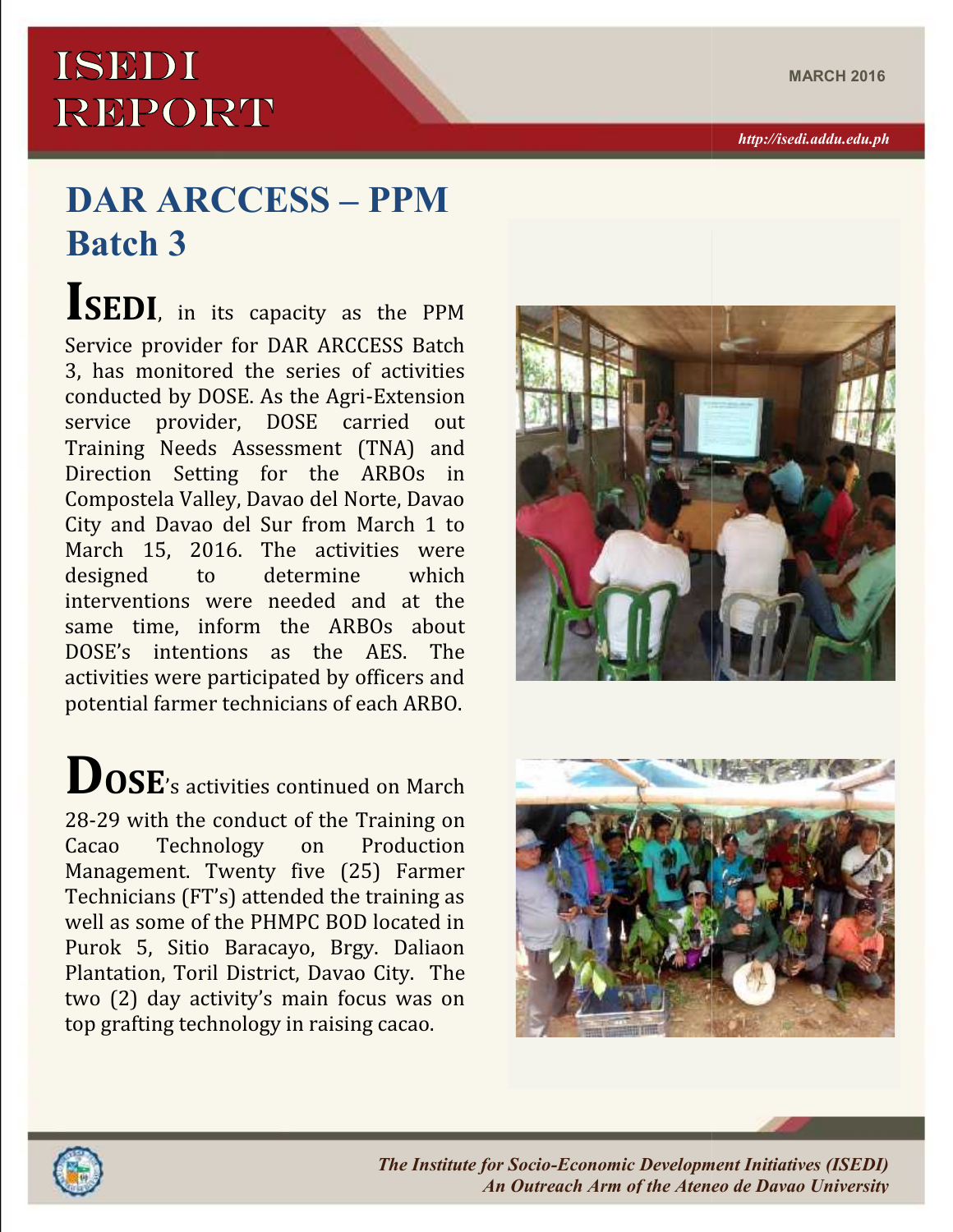### **ISEDI REPORT**

MARCH 2016 MARCH

# **ATESEC**

Mr. Keisuke Yamazaki from AIESEC Japan concluded his internship in ISEDI on March 31, 2016 with a presentation of his research study on the Cacao Pod Husk. In his study, Mr. Yamazaki was able to Mr. Keisuke Yamazaki from AIESEC Japan<br>concluded his internship in ISEDI on<br>March 31, 2016 with a presentation of his<br>research study on the Cacao Pod Husk. In<br>his study, Mr. Yamazaki was able to<br>identify the cacao pod's po fertilizer. He also shared that converting the cacao pods into fertilizer would not be costly as the materials are already available in the farmers' locale. According to the interviews he conducted in Calinan, the farmers were accustomed to throwing the pods into the trash. fertilizer. He also shared that converting<br>the cacao pods into fertilizer would not be<br>costly as the materials are already<br>available in the farmers' locale. According<br>to the interviews he conducted in Calinan,<br>the farmers

#### **DAR-Up valuing Project (Davao del Sur)**

ISEDI had a meeting with DAR Davao del Sur's PMAO, Mary Ann Rabutan, on March 9. During the meeting, the discussion revolved around the expected outputs of the different activities to be conducted in PARBUF-MPC in Kiblawan and BREAD-MPC in Darong. Several agreements were also made, including but not limited to: ISEDI crafting 2 Business Plans for the two ARBOs in lieu of Activity 7 which is the Training for Market Linkaging and Market Analysis., and that the presentation of all outputs from Activity 1 to 7 except 3, will be presented in one venue and DARPO-Davao del Sur will take charge of the venue and food. **DAR-Up valuing Project (Davao del Frese activities were done in the presence of the Surple (Davao del Surple)**<br>
Manaya, and with DARPO UDS's Mr. Ryan Art<br>
ISEDI had a meeting with DAR Davao del Sur's Tuling. In the activi Figure 1.1 He also shared that converting<br>
costly as the materials are already of Mr. Keisuke Yamazaki<br>
costly as the materials are already of MESC Japan<br>
available in the farmers' locale. According presenting his<br>
to the

In addition to the meeting, Activities 4, 5 and 6 were carried out for PARBUF-MPC last March 12.



These activities were done in the presence of the ISEDI Consultants Ms. Aivey Viscayno, and Peter Amaya, and with DARPO DDS's Mr. Ryan Art Tuling. In the activity, the consultants provided input on the product labels, critiqued the Banana Chips based on the 9 Evaluation Criteria. The process flow was also observed as input to the Production Management Manual. Production Management a, and with DARPO DDS's Mr. Ryan Art<br>I. In the activity, the consultants provided<br>on the product labels, critiqued the Banana<br>based on the 9 Evaluation Criteria. The



Ms. Aivey Viscayno observes how the banana chips are made.